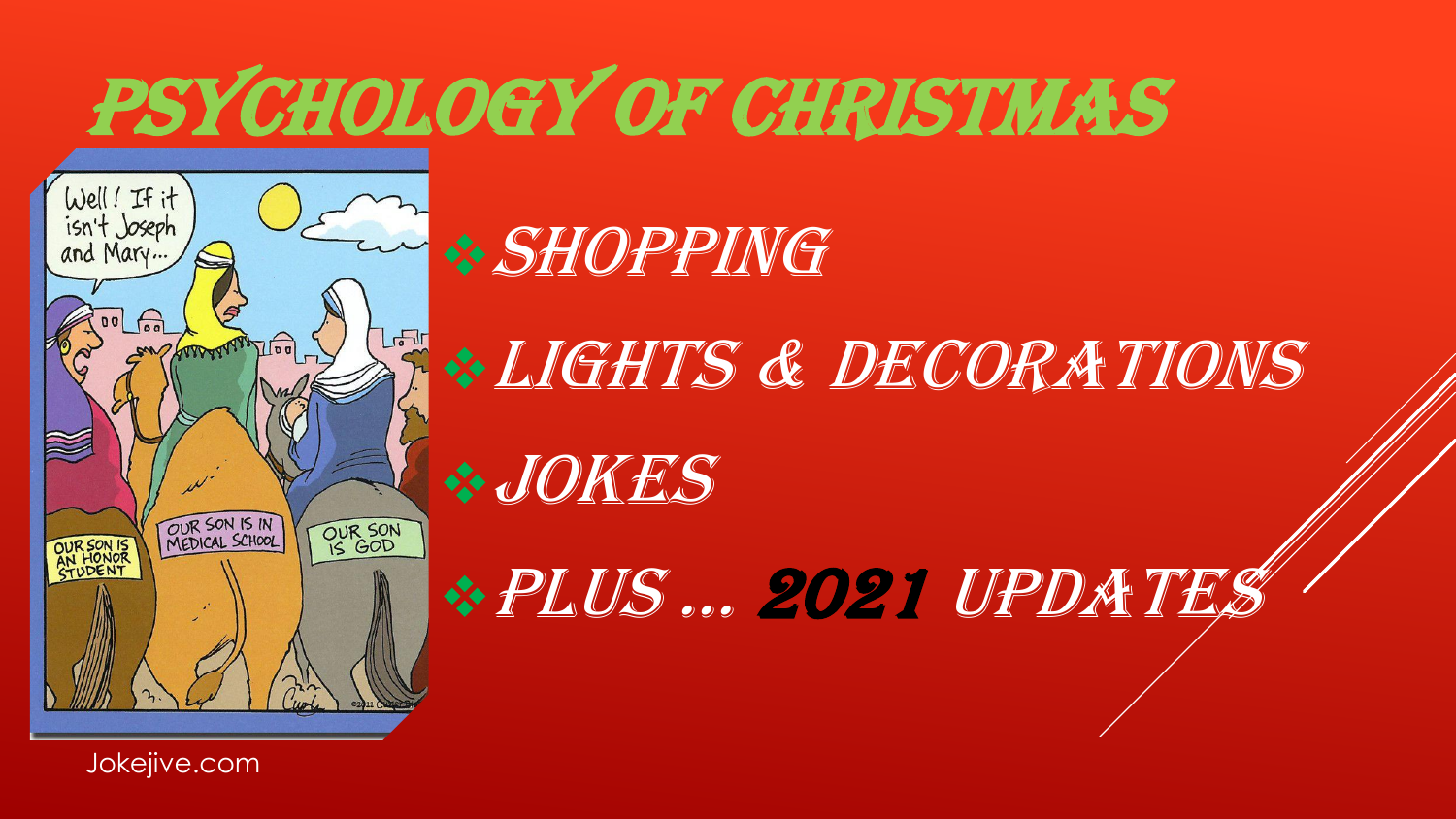# **SHOPPING**

#### How marketing nudges us to buy



Not trickery/manipulation.

Relies on understanding & working with human flaws.

Subtly given permission not to think about what we're buying.

Human's save energy by not thinking too much. For example: how tiring has it been to negotiate different C19 processes?

Humans are (generally) social, [conforming and compliant creatures](http://www.soc.ucsb.edu/faculty/friedkin/Syllabi/Soc147/Week3Reading.pdf).

**2021 update:** the "toilet roll phenomenon" is alive and well in Melb CBD with shoppers buying as if a lockdown in about to be declared. Omicron (15th letter of the Greek alphabet ) is circling.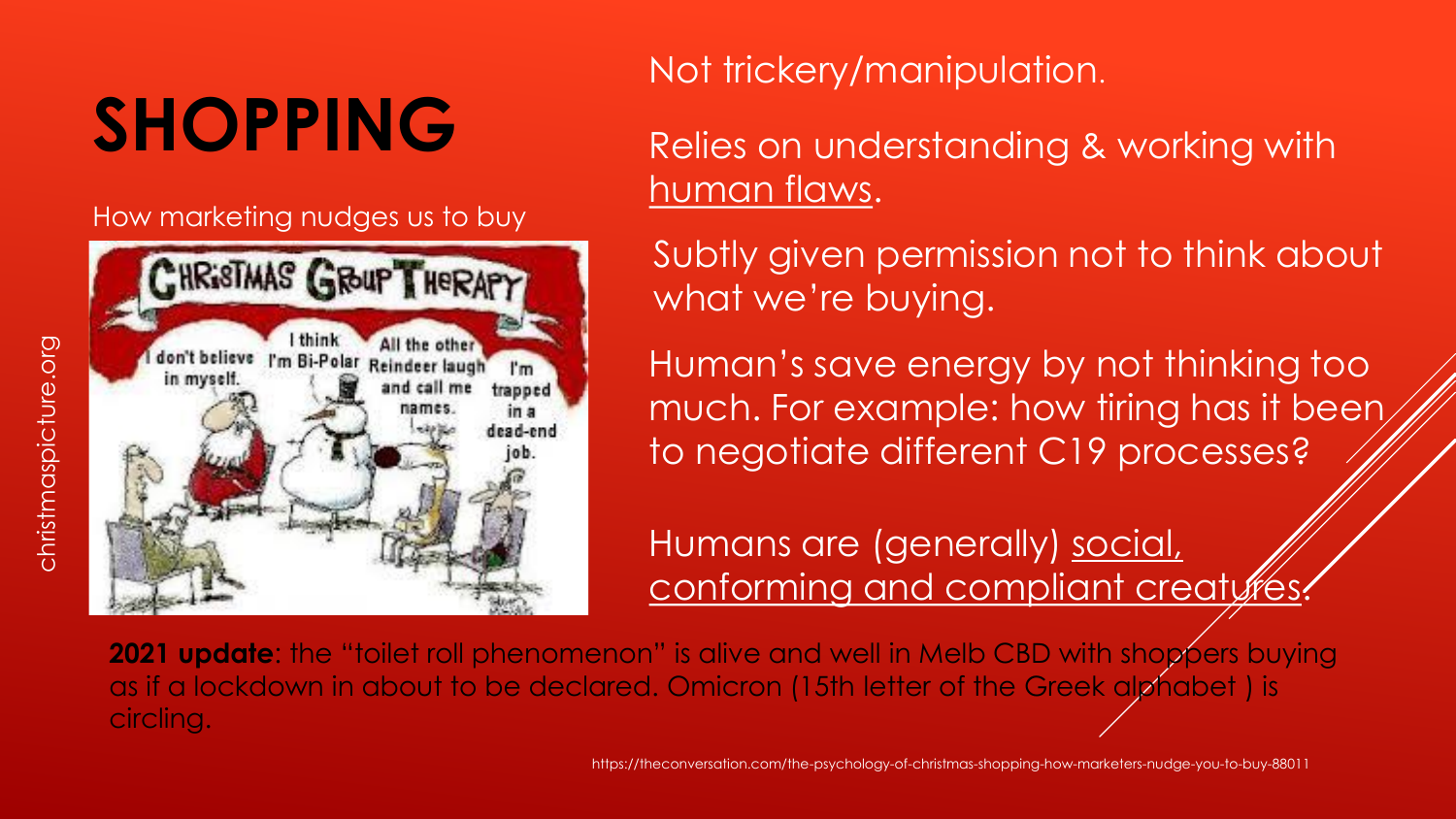# **Marketers often exploit:**

#### **The Scarcity Effect:**

- Think C19 & toilet rolls
- Xmas has a deadline ie buying decision needs to be made.
	- goods may not be available later.
	- is a FOMO or "unmissable" social event.
- Discounts for limited time
- Outcome "tapping into your predisposition to value experiential scarcity during socially validated moments to encourage (us) to behave in particular ways."

#### **Overwhelming Stimuli**

- Xmas noise, colour and movement overwhelm our thinking/cognition.
- Ego depletes\* and we become less likely to fully think a decision through.

#### **Inability to Forecast**

- Humans poor at predicting the future and planning.
- We rely on how we feel right now to guess how we might feel later.
- We buy things we think we will need.

#### **2021 Update:** will we remember the lessons of Covid? https://www.yalemedicine.org/news/8-lessons-covid-19-pandemic

\*occurs when your ability to attend is exhausted by noise, colour etc so that there is little/none left over to make decisions. For example, trying to write and care for a 2 year old.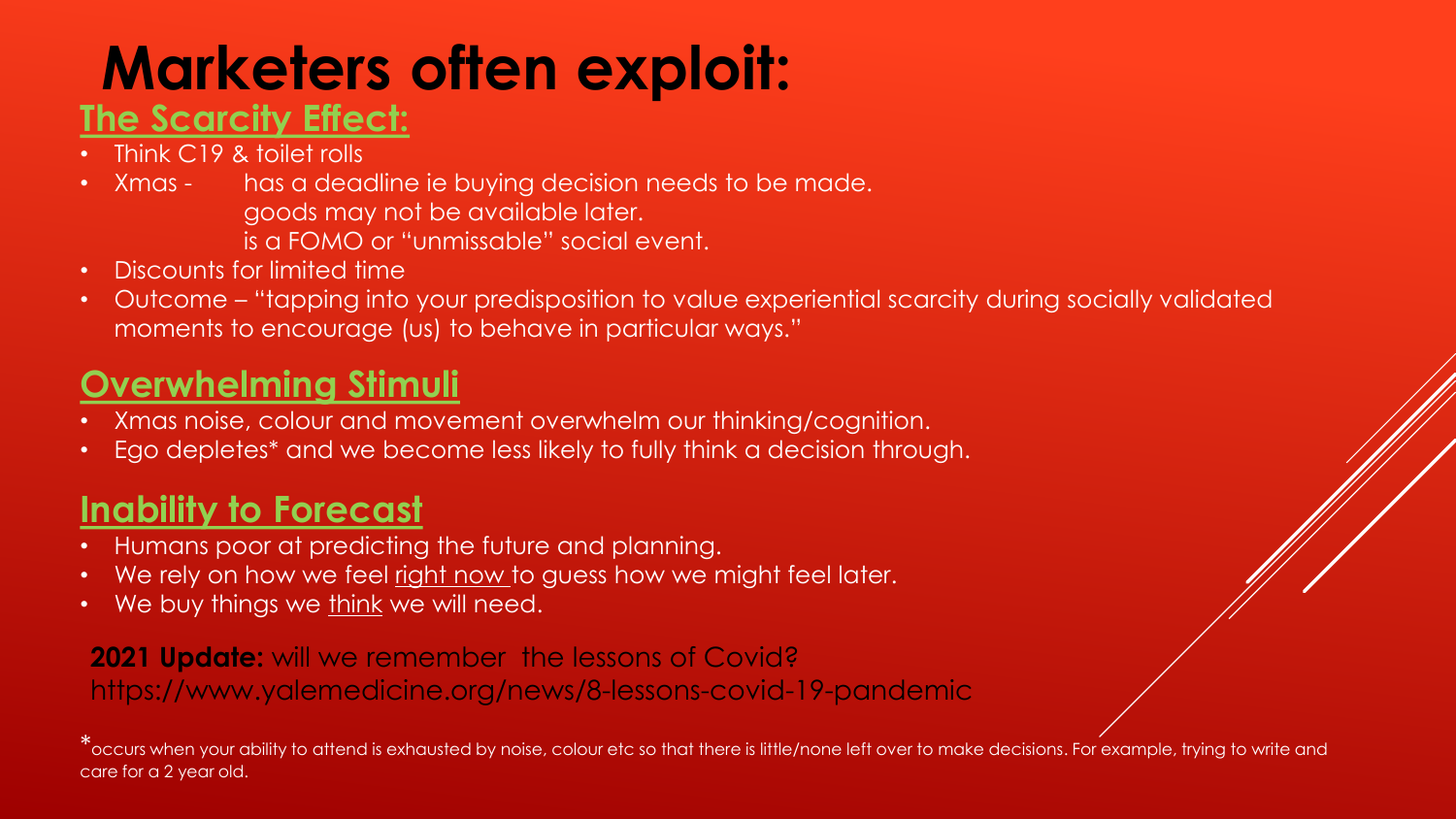## WHAT DIFFERENCE DID COVID19 MAKE TO YOUR XMAS 2021 BUYING HABITS?



99 days to ….Xmas - <https://www.moneymag.com.au/covid-19-christmas-start-preparing-budgeting>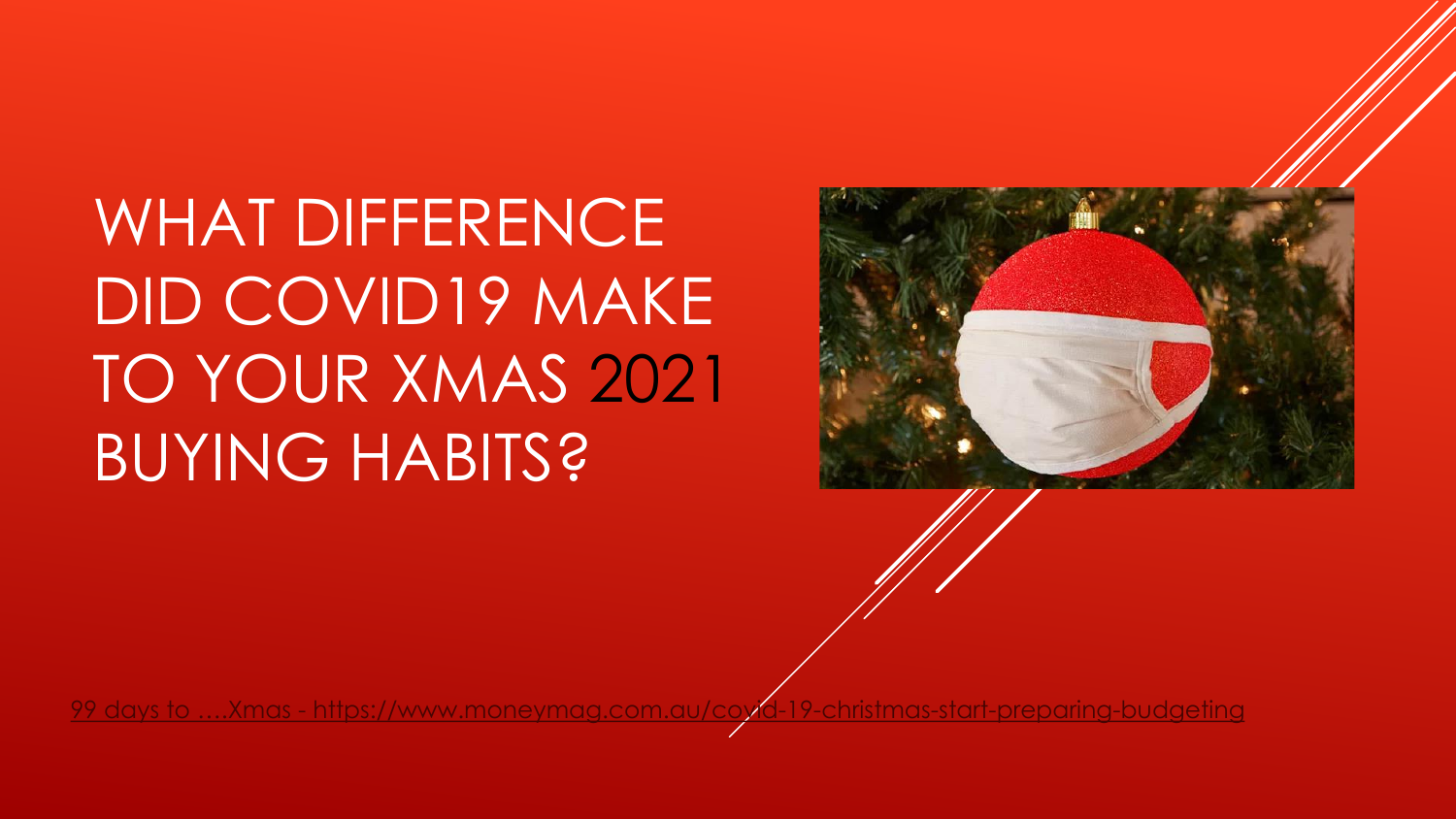

LIGHTS https://www.knightcrier.org/top-stories/2019/12/17/the-psychology-behind-<br>Christmas-liahts/ christmas-lights/



- Lighting has a psychological impact and can change someone's mood.
	- Everyone associates some colour with some mood. It's safe to say that every colour has its own negative and positive association.
- Coloured light, even if it's only slightly tinted …. , can illicit an emotional response from the brain.
- Light blue light is reported to calm to the extent it is said to have reduced suicide rates in Japan
- Bright lights around this time of year can create a sense of nostalgia. People repórt feeling more fulfilled, comforted, happier and calmer.
- All this puts the brain on an emotional overload.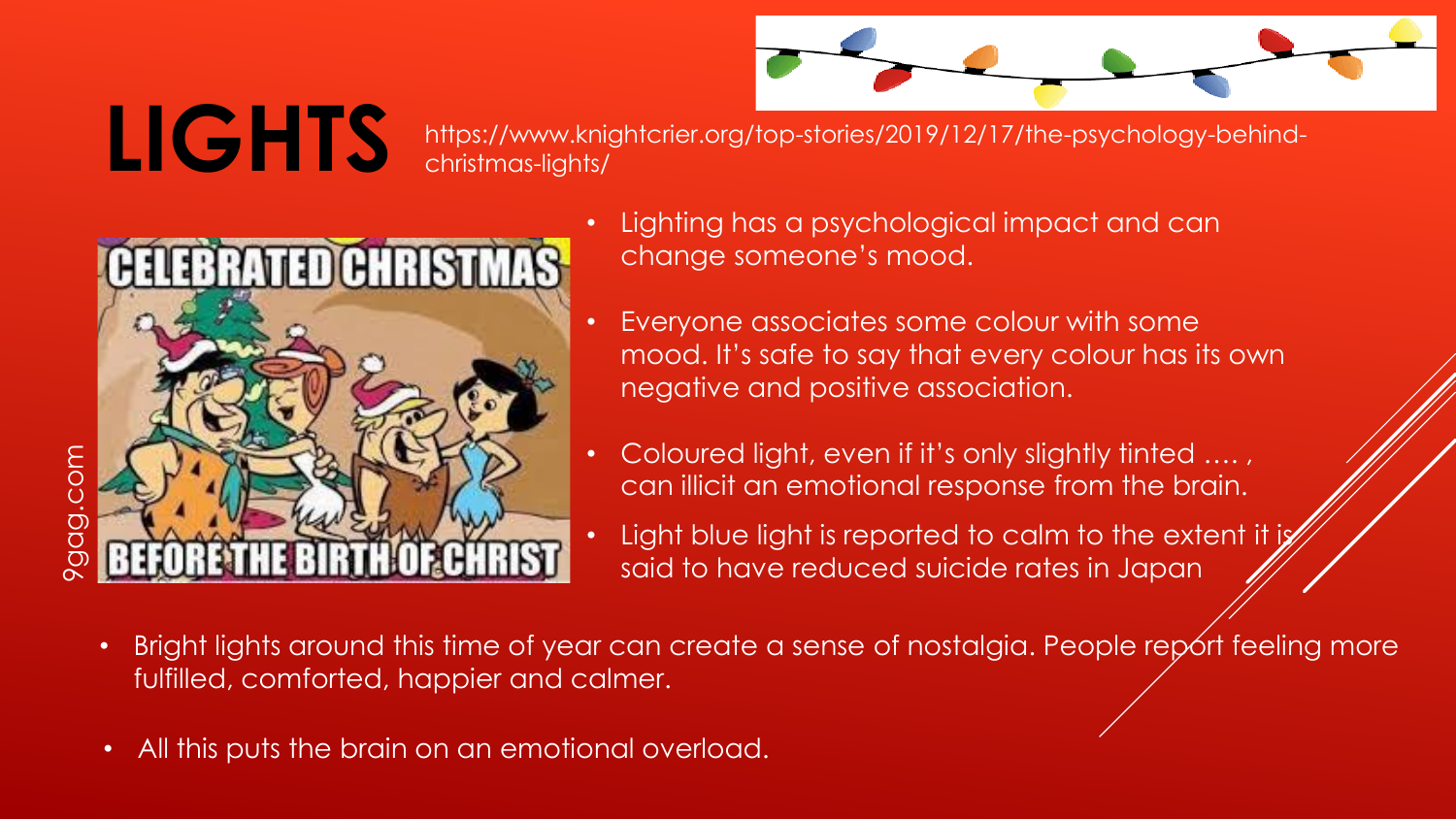

#### **PEOPLE WHO PUT UP CHRISTMAS DECORATIONS EARLY ARE HAPPIER**

WW.BHG.COM.AU/PEOPLE-WHO-PUT-UP-CHRISTMAS-DECORATIONS-EARLIER-ARE-HAPPY?CATEGORY=CHRISTMAS\_DECORATING\_TIPS\_TRADITIONS

- "for nostalgic reasons either to relive the magic or to compensate for past neglect."
	- Decorations are simply an anchor or pathway to those old childhood magical emotions or excitement.

#### **PEOPLE WHO PUT UP LIGHTS MAY BE SAYING "I'M FRIENDLY – BE MY FRIEND"**

- SCIENCEDIRECT.COM/SCIENCE/ARTICLE/ABS/PII/S0272494489800106?VIA%3DIHUB
- "cues as a way of communicating their accessibility to neighbours'.
- Those with decorations were considered more "friendly and cohesive".
- Those with fewer friends may be saying "I'm available as a friend"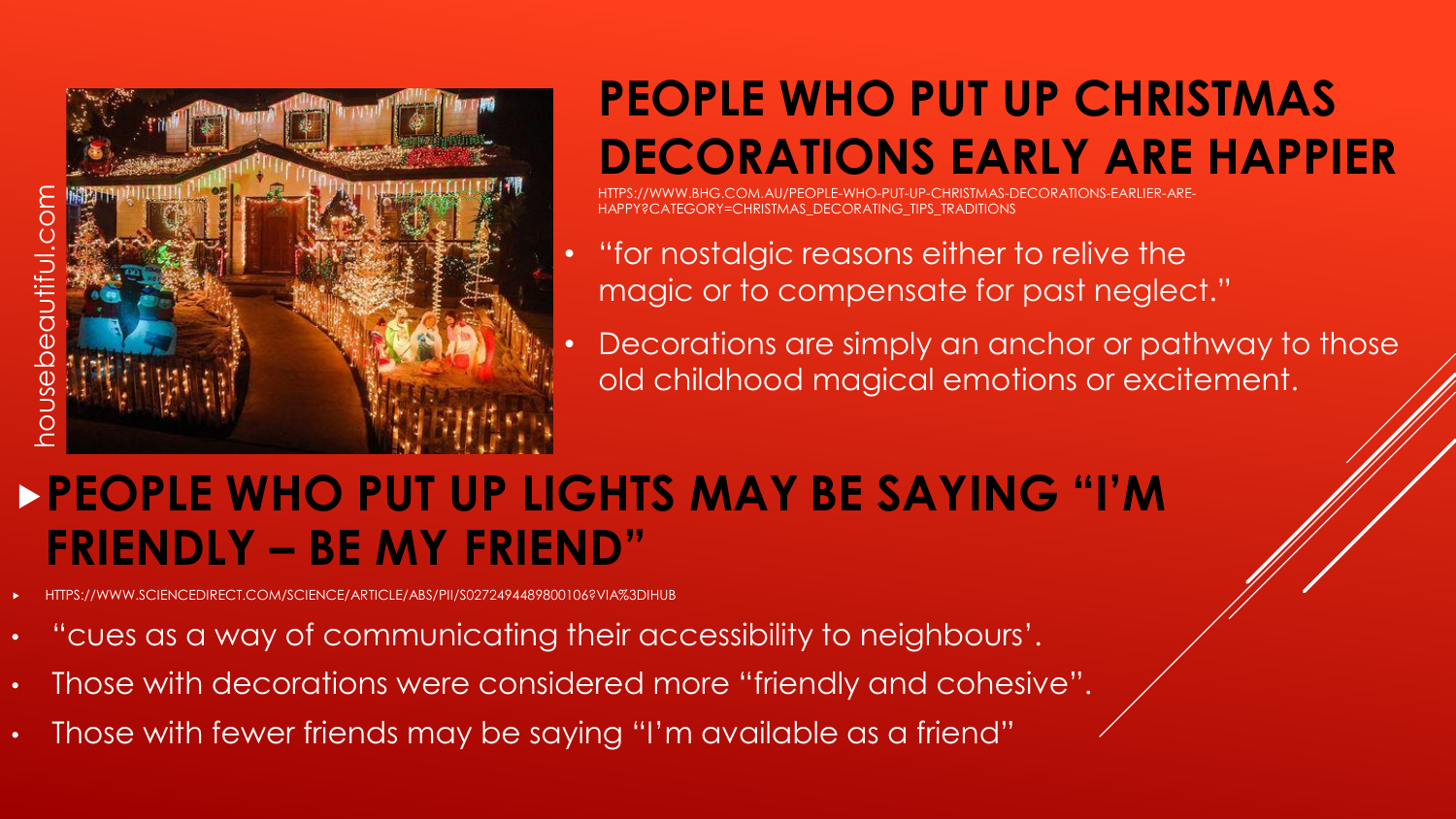### LUXURY **CHRISTMAS CRACKERS**

- [https://www.elitetraveler.com/shopping-lifestyle/the-most](https://www.elitetraveler.com/shopping-lifestyle/the-most-luxurious-christmas-crackers)luxurious-christmas-crackers
- Aston Martin Vanquish Coupe, a Cartier Diamond necklace and even a Sunseeker yacht valued at over \$3 million. All crackers are bespoke and customized accordingly. Priced at \$4.9 million a set, a \$1,200 donation will also be made to The Prince's Trust.

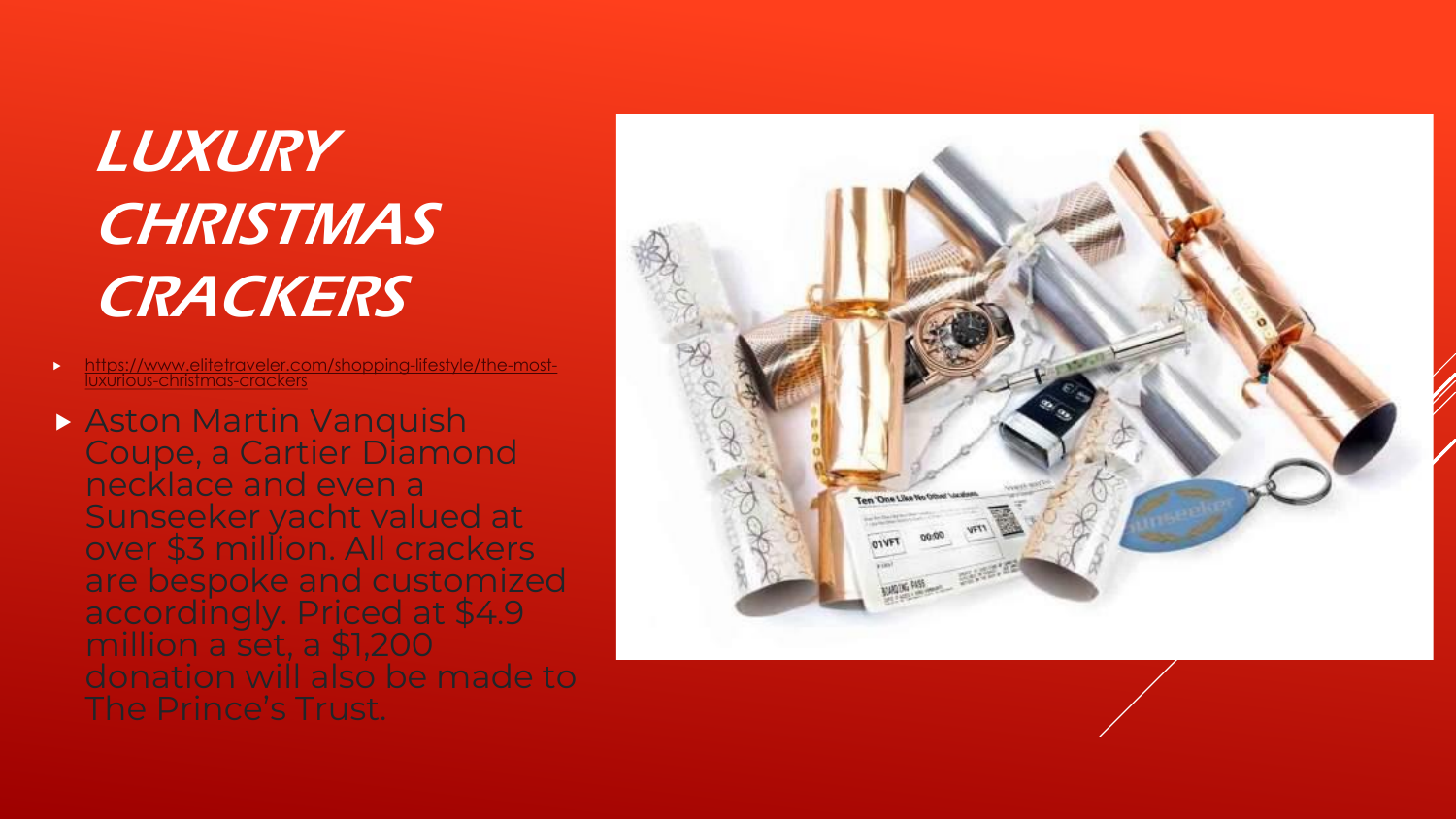#### **Christmas Jokes Are Deliberately Bad**



Did you know that Christmas jokes from crackers are deliberately bad? That's right – you open up those crackers, get a bad toy, and a little joke. What happens next? You're reading your Christmas jokes out and groaning at all the bad puns. But that's exactly what those jokes are for! To help create a harmonious meal, the jokes are there to help you have a mutual experience. Sure it's a mutual experience in bad Christmas jokes but if you can get along just a little bit more, then maybe they're worth getting out every year

http://bestdadjokes.com/christmas-jokes-for-kids/

**2021 update:** Bad jokes apparently replace talk of footy, politics and religion. 2021 brings with it the vexed "vaxed" or "not vaxed" quandary. Those puns better be up; it this year!!

*Happy Harmony Day.*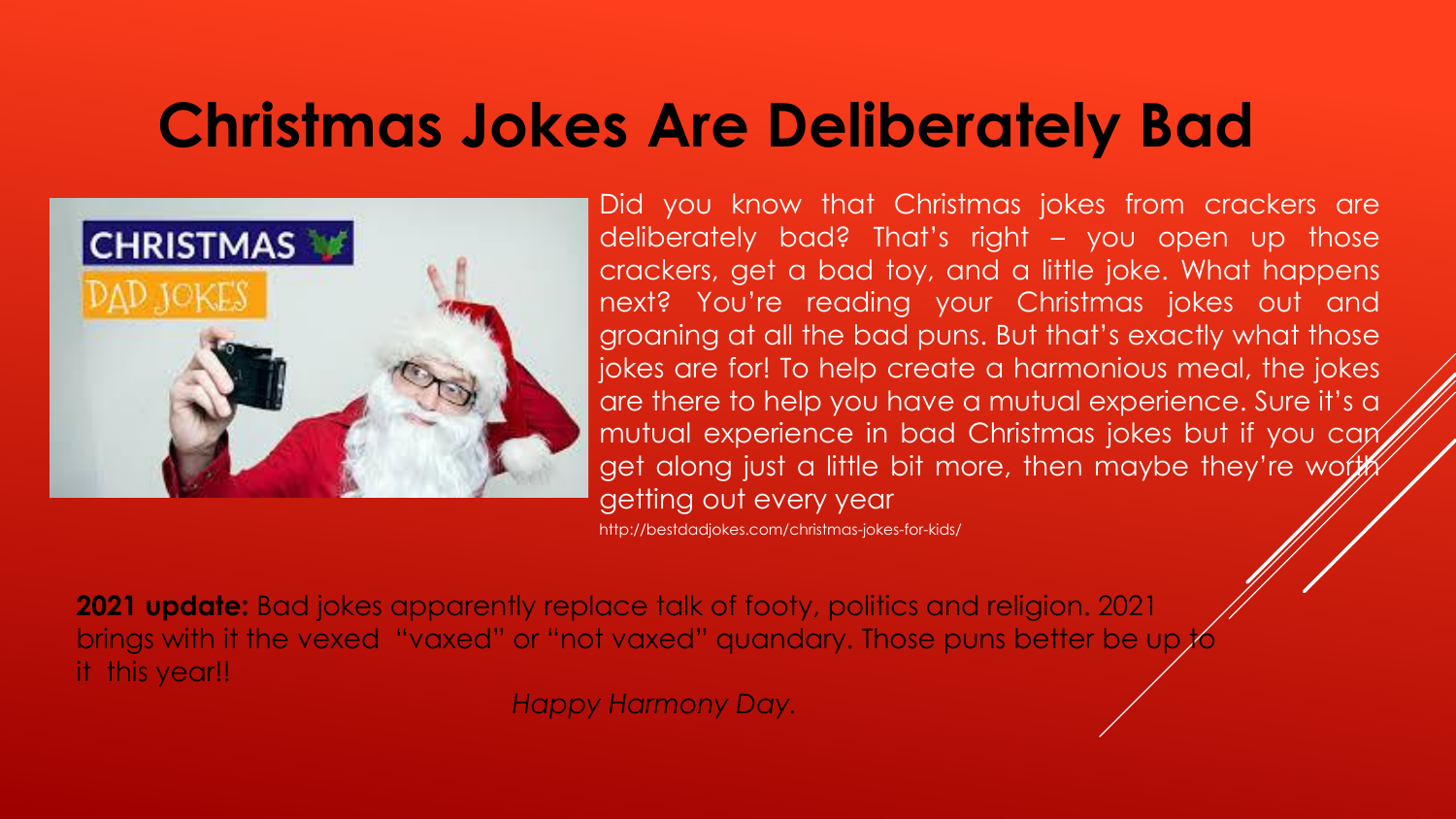

Toadally.

#### • What wobbles and flies?

• A Jelly-copter!

What do you call a cat in the desert? • Sandy Claws!

• What do you get if you eat Christmas decorations?

• Tinsilitis!

- What do you get if you cross a skeleton and a detective?
	- Sherlock Bones!

uickmeme.com Quickmeme.com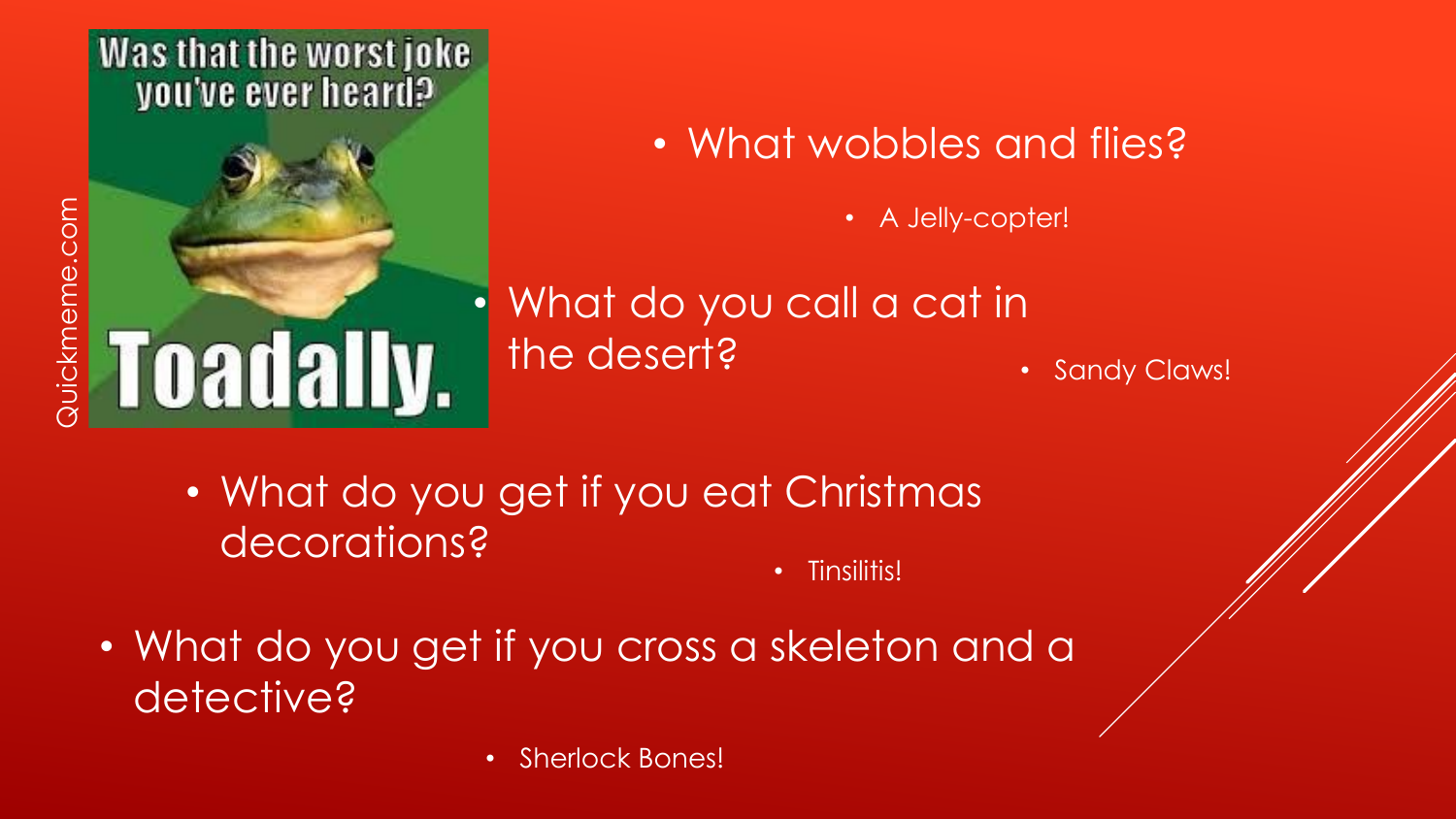

**A couple is walking in St Petersburg Square on Christmas Eve. They feel a slight precipitation. "I think it's raining", says the man. "No, it's snowing," replies the woman. "How about we ask this Communist officer here? He's always right!" the man insists. "Officer Rudolph, is it raining or snowing?" "Definitely raining," officer Rudolph replies before walking off. The man turns to his wife with a smile, and says ….**

**"See?."…..**

**… Rudolph the Red knows rain dear."**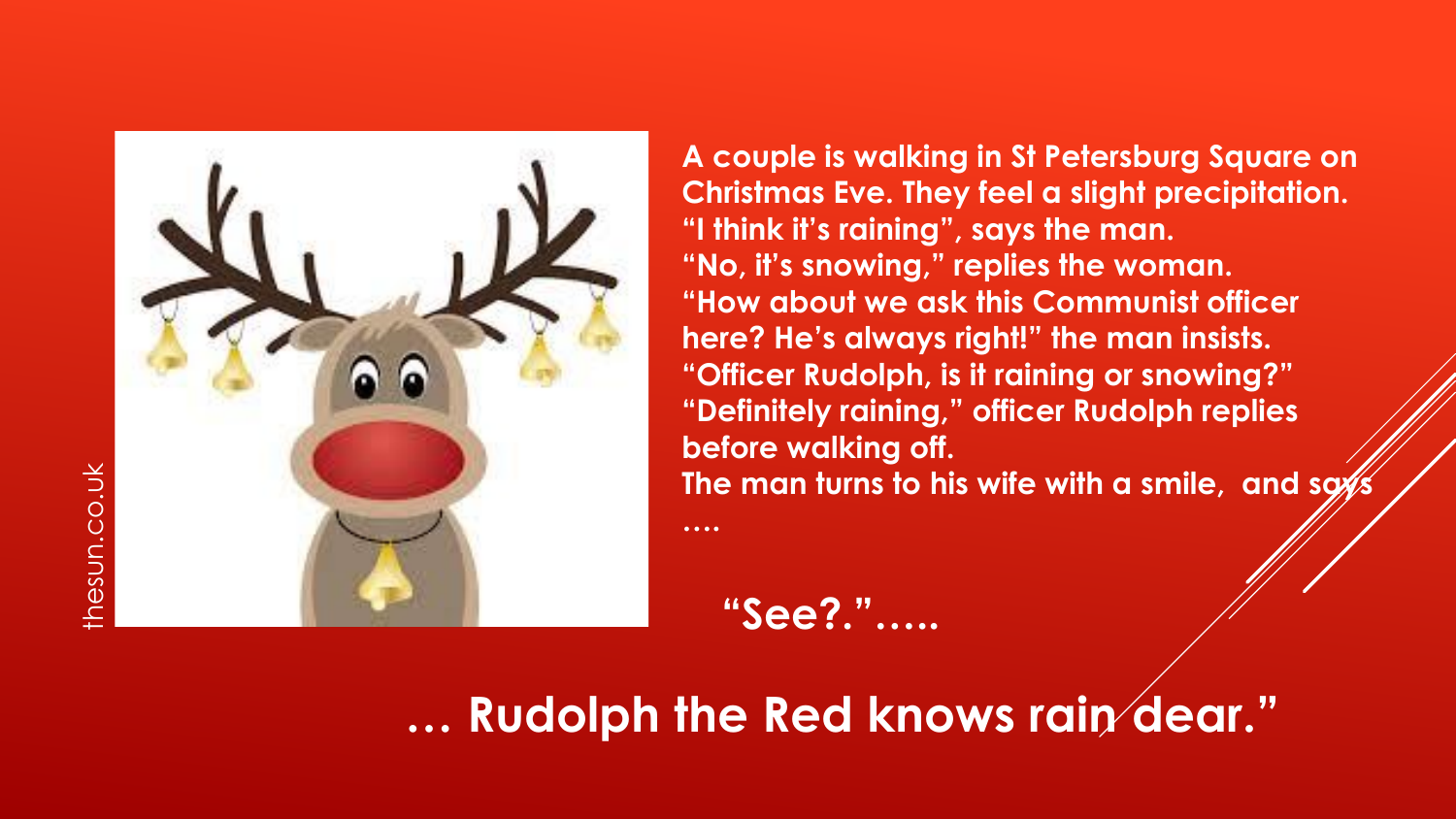#### SANTA'S THOUGHTS ON SOME TOPICS WE DISCUSSED IN 2020 ….

#### **2021 UPDATE** .. HOPE YOUR MEMORY IS SUCH THAT SANTA'S THOUGHTS ARE NEW TO YOU AGAIN.

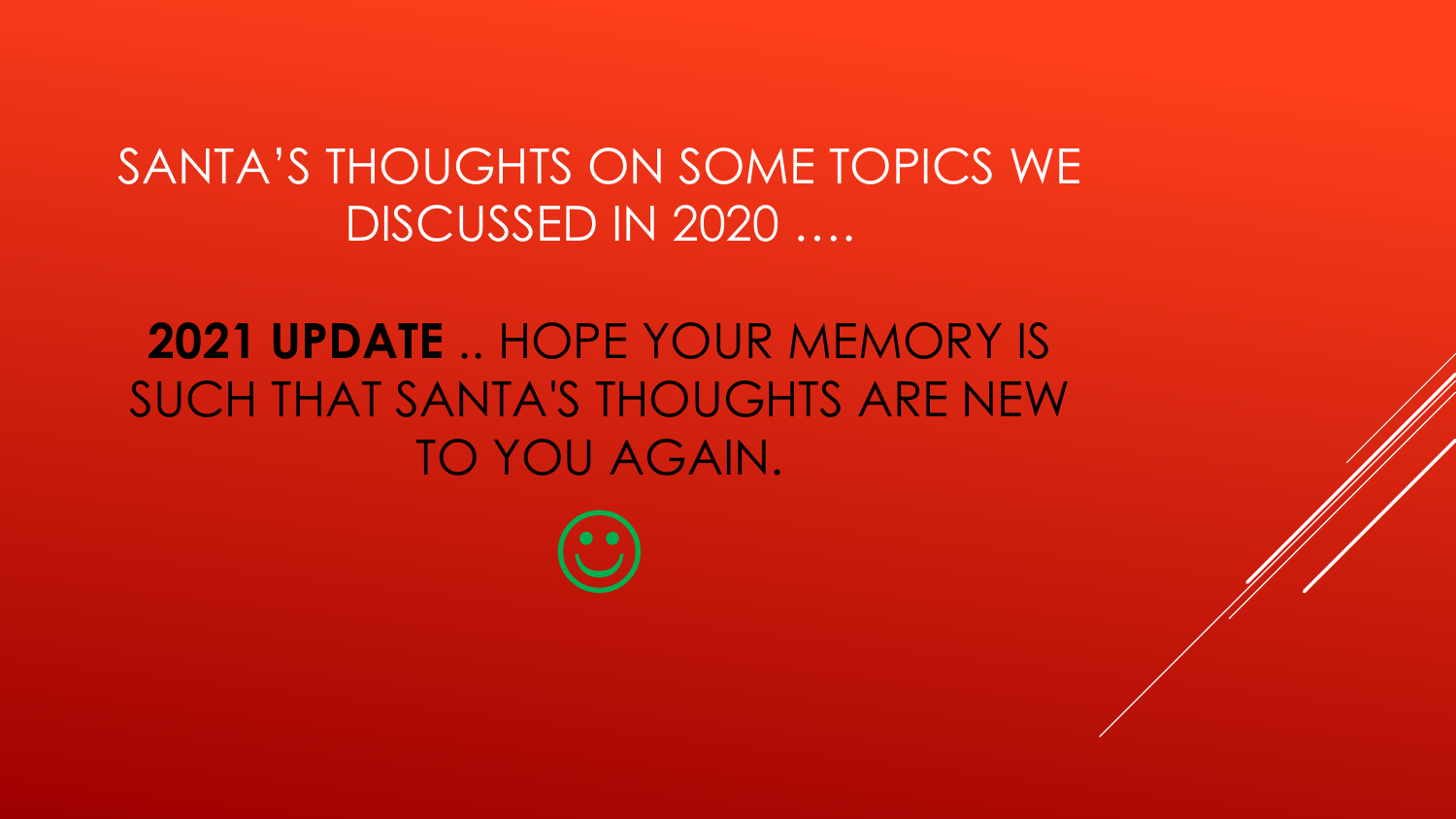# Before you laugh at<br>children for believing in me.

#### Psychology of Donald Trump

Remember, there are adults<br>that believe that Donald Trump<br>Is a good presidential candidate.

Liveabout.com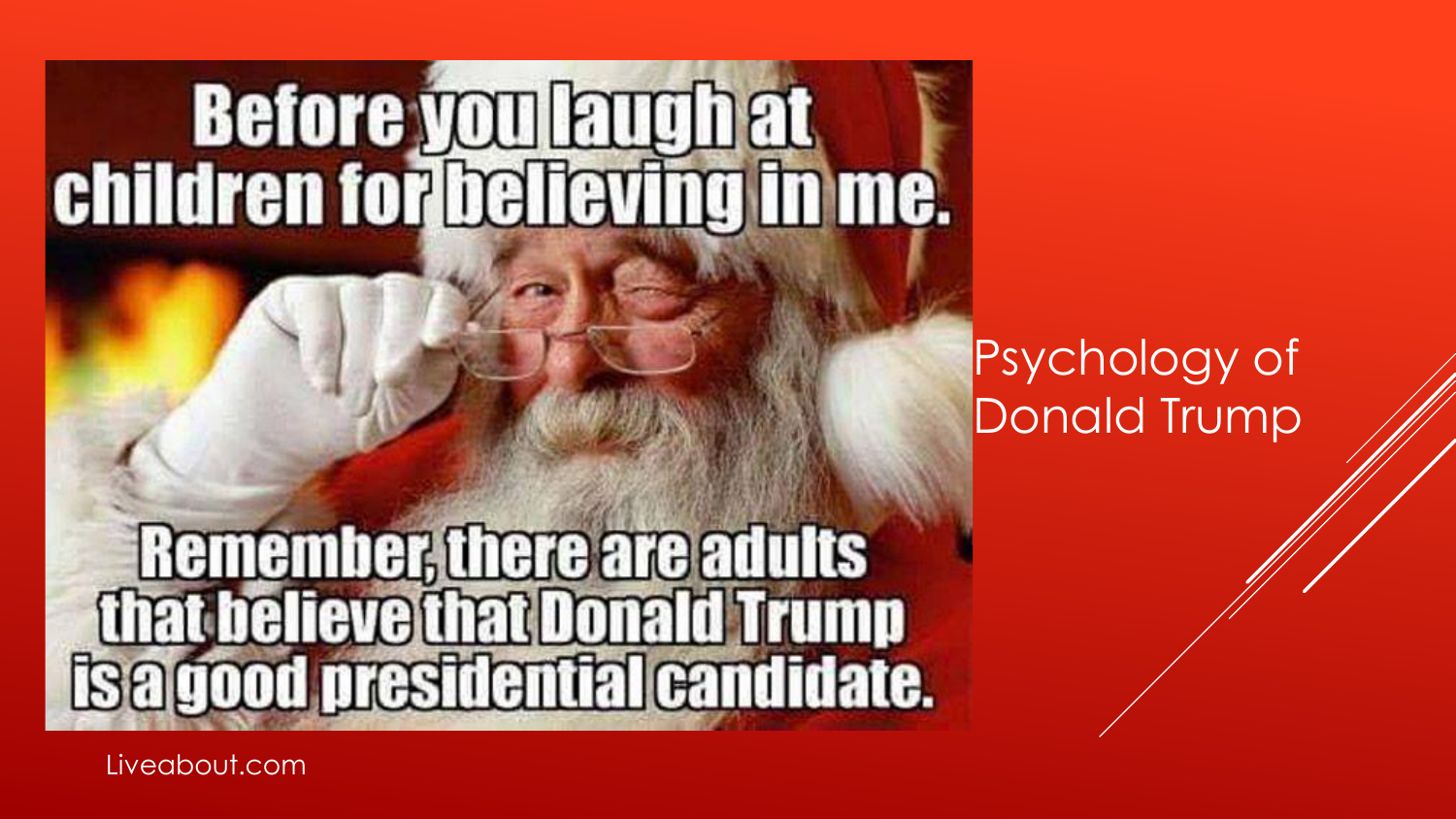# ointerest.co.uk pinterest.co.uk

# **TYE SEEN YOUR FACEBOOK**

**YOU'RE GETTING A DIGTIONARY** 

VIA 96AG.CO

#### Fake News and Social Media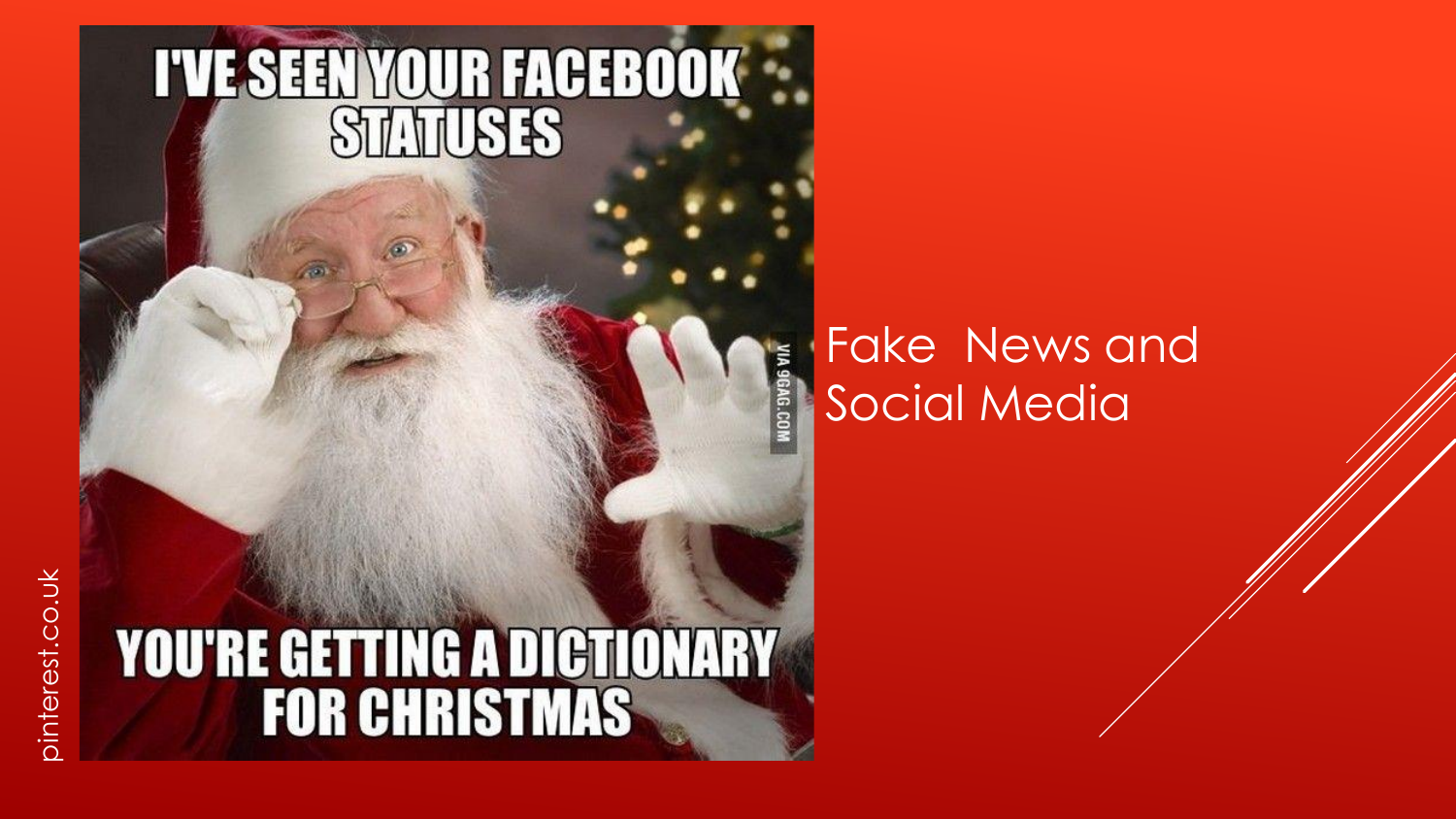# **CITING UNPRECEDENTED UNCERTAINTY AROUND COVID-19**

# bemorepanda.com **WE SANTA TODAY OFFICIALLY ANNOUNCED<br>THE CANCELLATION OF CHRISTMAS DELIVERIES**

com

anda.

emore

Covid19, Change and Self-care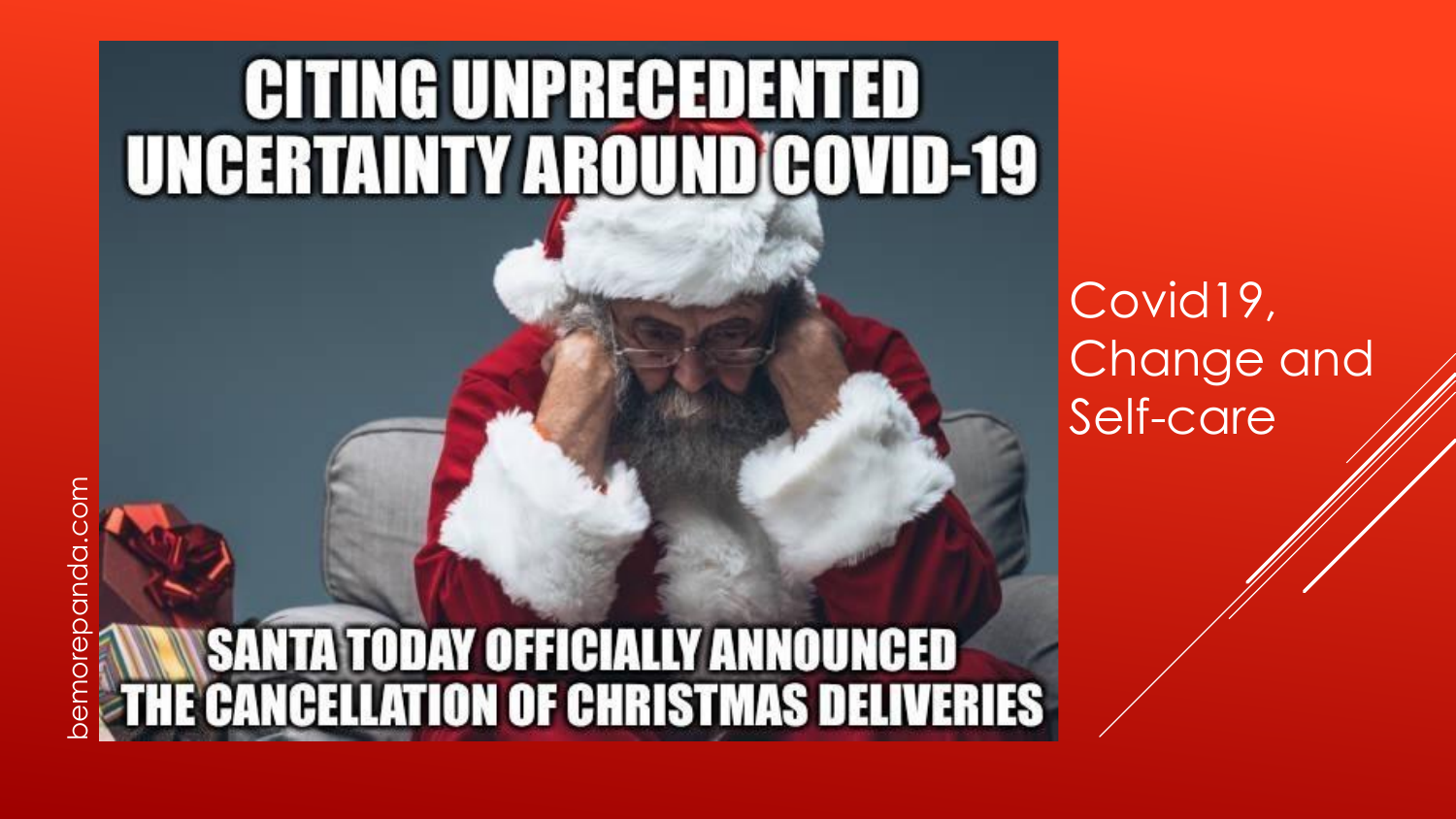

**2021 update:** Covid 19 **Delta** Omicrø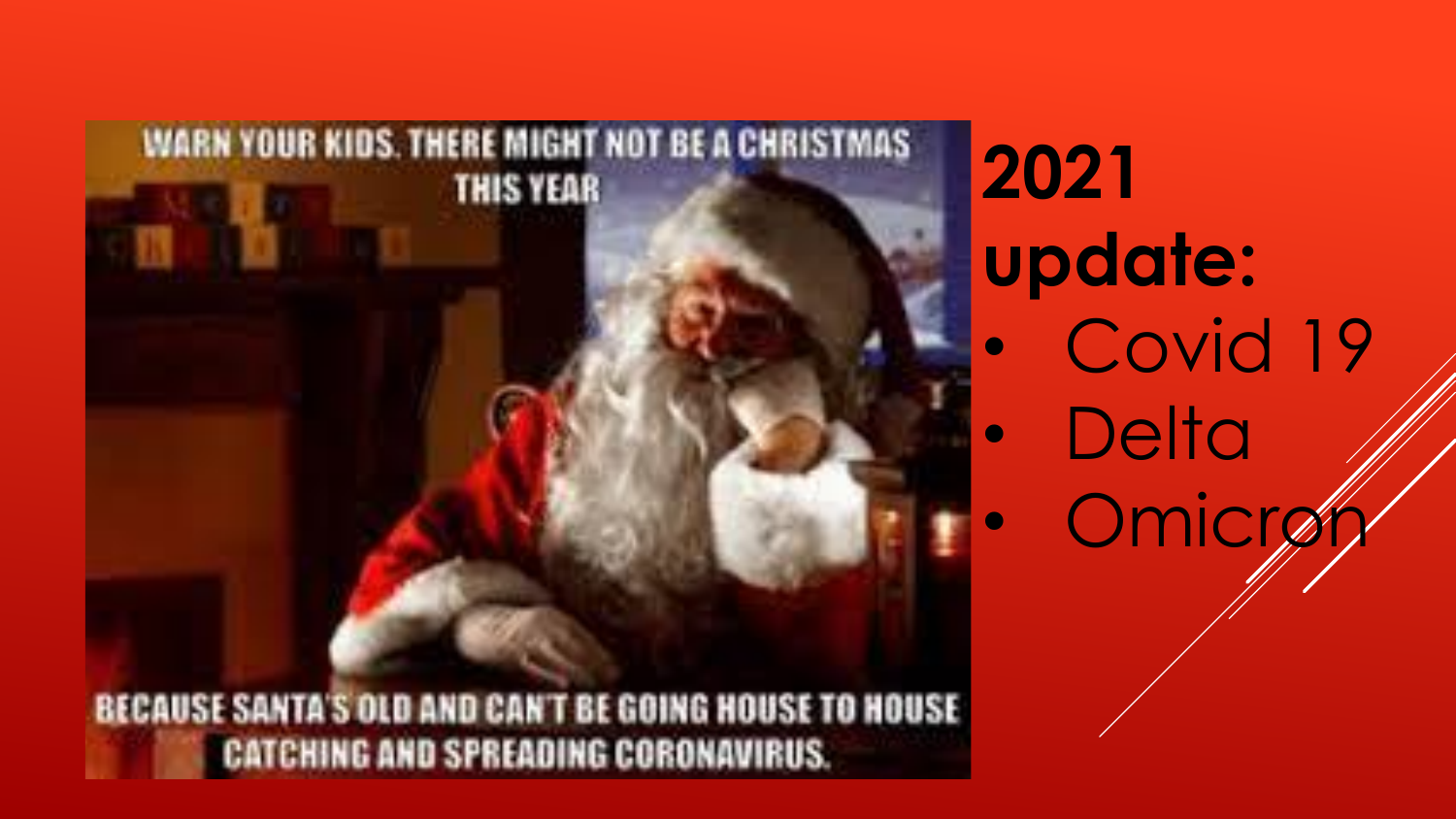#### **REST, REFLECT AND SMILE. HERE'S TO 2021 2022**

**Fired** for : Failing Integrity and Pub tests; Passing fraudulant notes of hope; Contributing to "Fake News"; Inequitable distribution of vaccines … etc etc etc …